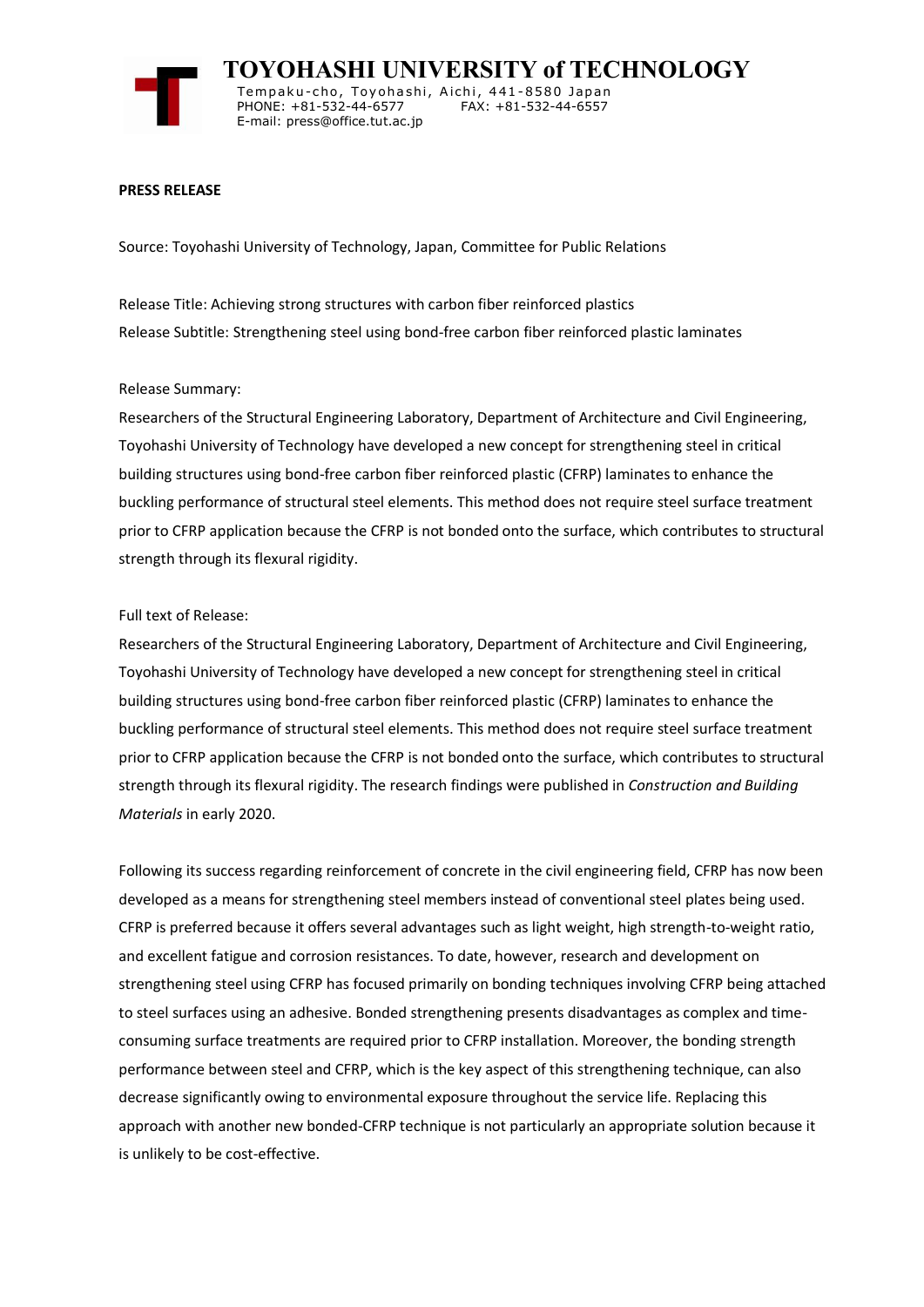

 **TOYOHASHI UNIVERSITY of TECHNOLOGY** Tempaku-cho, Toyohashi, Aichi, 441-8580 Japan<br>PHONE: +81-532-44-6577 FAX: +81-532-44-6557 PHONE: +81-532-44-6577 E-mail: press@office.tut.ac.jp

The research team developed its method for strengthening steel using CFRP, for which they did not bond it to the steel surface. This method has been shown to delay buckling and increase the compression capacity of steel bars, where the capacity gain is affected by the number of carbon fiber layers used.

"As an alternative to the steel strengthening method using CFRP which is bonded to the steel surface, we developed this unbonded-CFRP method," explained the primary author, Fengky Satria Yoresta. "The major advantages of this method are that it is easier and less time-consuming to implement, especially when it is applied to the existing elements of building structures. No more troublesome steel surface treatments are needed, such as sand blasting, grit blasting, or hand grinding, and this leads to significant cost savings," he said.

Associate Professor Yukihiro Matsumoto, the leader of the research team, added, "Nearly all previous studies used adhesively-bonded joints to strengthen steel members with CFRP. This method is quite complex because appropriate steel surface treatments are required before the application of the CFRP to obtain an acceptable bond between the CFRP and the steel surface. The surface treatment conditions also affect bonding strengths."

"Moreover, we cannot perfectly estimate the effects of environmental exposure during the service life on the bonding performance between the CFRP and the steel. As such, we sought to improve on conventional methods by developing our own bond-free strengthening method."

"The unbonded strengthening method is useful, easy to apply, and manageable," he said. "However, our method does not transfer stress smoothly, so an appropriate mechanical model needed to be established. Consequently, we performed mechanical simulations and experiments to demonstrate this," he added.

The findings of their work make the research team members believe that the bond-free CFRP method can be applied not only in civil engineering, but also to other fields such as those in the aerospace, automotive, and marine industries. This promising new method is expected to be adopted to rapidly produce innovative, high-quality products.

## Reference:

Fengky Satria Yoresta, Ryotaro Maruta, Genki Mieda, Yukihiro Matsumoto (2020). Unbonded CFRP strengthening method for buckling control of steel members. Construction and Building Materials, April 2020, 10.1016/j.conbuildmat.2020.118050.